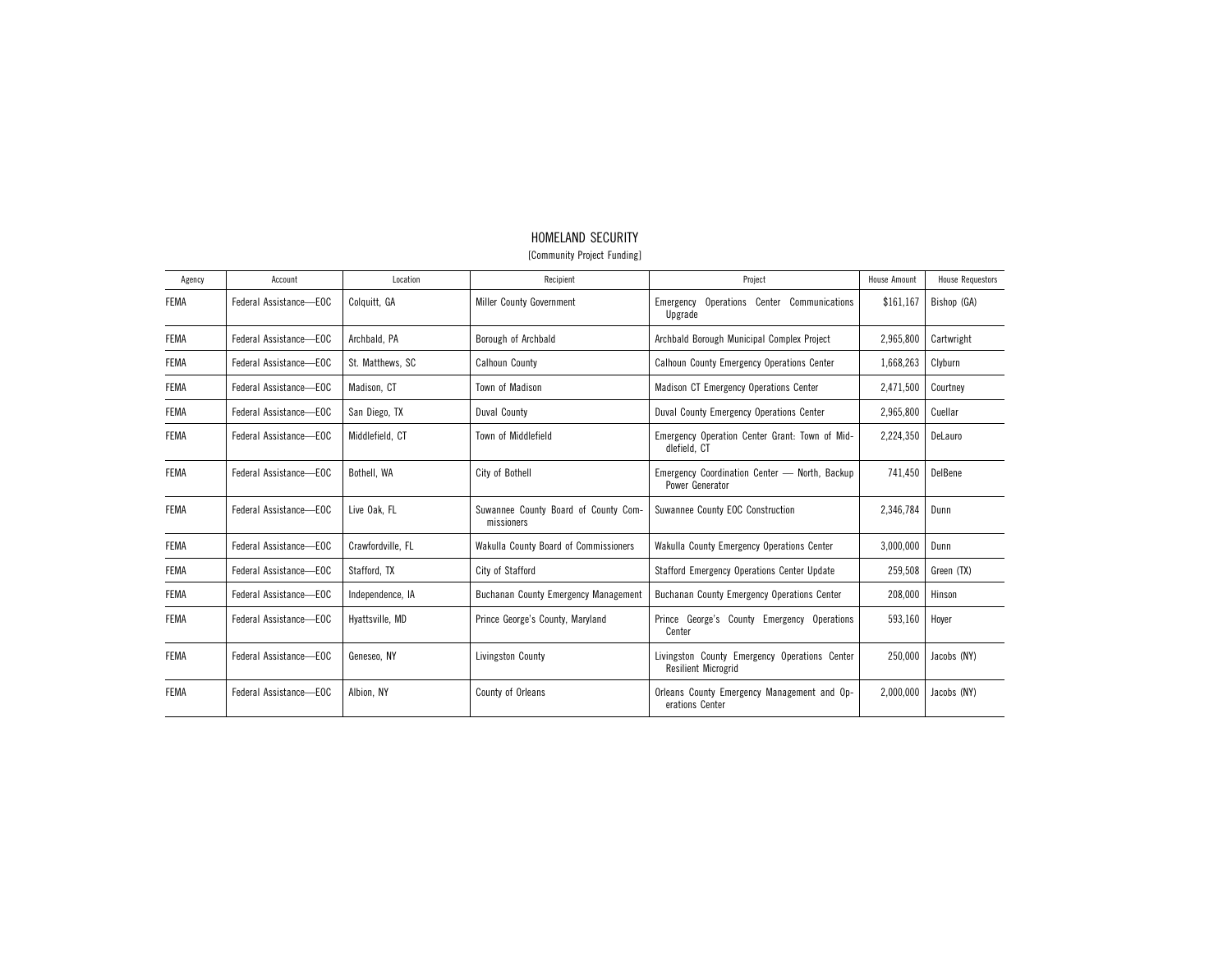| Agency      | Account                | Location                | Recipient                                         | Project                                                                                            | <b>House Amount</b> | <b>House Requestors</b>  |
|-------------|------------------------|-------------------------|---------------------------------------------------|----------------------------------------------------------------------------------------------------|---------------------|--------------------------|
| <b>FEMA</b> | Federal Assistance-EOC | Oxford, MS              | Lafayette County Emergency Management<br>Agency   | Lafayette County Emergency Operations Center                                                       | 3,000,000           | Kelly (MS)               |
| <b>FEMA</b> | Federal Assistance-EOC | Port Angeles, WA        | <b>Clallam County</b>                             | The Clallam County and City of Port Angeles Joint<br>Emergency Services and Public Safety Facility | 2,965,800           | Kilmer                   |
| <b>FEMA</b> | Federal Assistance-EOC | Walpole, NH             | <b>Walpole Fire District</b>                      | Walpole Fire and EMS Emergency Operations Cen-<br>ter Project                                      | 1,058,791           | Kuster                   |
| <b>FEMA</b> | Federal Assistance-EOC | Chepachet, RI           | Town of Glocester                                 | Public Safety Improvements - Town of Glocester                                                     | 750,000             | Langevin                 |
| <b>FEMA</b> | Federal Assistance-EOC | Bloomfield Township, MI | Charter Township of Bloomfield                    | Bloomfield Township Emergency Operation Center                                                     | 181,266             | Levin (MI)               |
| <b>FEMA</b> | Federal Assistance-EOC | Virginia Beach, VA      | City of Virginia Beach                            | <b>Emergency Operations Center IT Modernization</b>                                                | 1,482,900           | Luria                    |
| <b>FEMA</b> | Federal Assistance-EOC | Kirvas Joel, NY         | Village of Kiryas Joel                            | Kiryas Joel Emergency Operations Center Project                                                    | 825,000             | Malonev. Sean<br>Patrick |
| <b>FEMA</b> | Federal Assistance-EOC | Stuart. FL              | <b>Martin County</b>                              | <b>Emergency Operations Center Resiliency</b>                                                      | 750,000             | Mast                     |
| <b>FEMA</b> | Federal Assistance-EOC | Phelan, CA              | Phelan Pinon Hills Community Services<br>District | PPHCSD Civic Center & Community Emergency<br><b>Operations Center</b>                              | 2,000,000           | Obernolte                |
| <b>FEMA</b> | Federal Assistance-EOC | West Valley City, UT    | <b>West Valley City</b>                           | West Valley City<br>Mobile Emergency Operations<br><b>Center Project</b>                           | 800,000             | Owens                    |
| <b>FEMA</b> | Federal Assistance-EOC | Poplarville, MS         | Pearl River County                                | Pearl River County Multipurpose and Emergency<br><b>Operations Center</b>                          | 2,900,000           | Palazzo                  |
| <b>FEMA</b> | Federal Assistance-EOC | South Plainfield, NJ    | South Plainfield Police Department                | South Plainfield Emergency Operations Center<br>Modernization                                      | 370,725             | Pallone                  |
| <b>FEMA</b> | Federal Assistance-EOC | Manchester, NH          | Manchester Fire Department                        | <b>Emergency Operations Center</b>                                                                 | 333,653             | Pappas                   |

## HOMELAND SECURITY—Continued [Community Project Funding]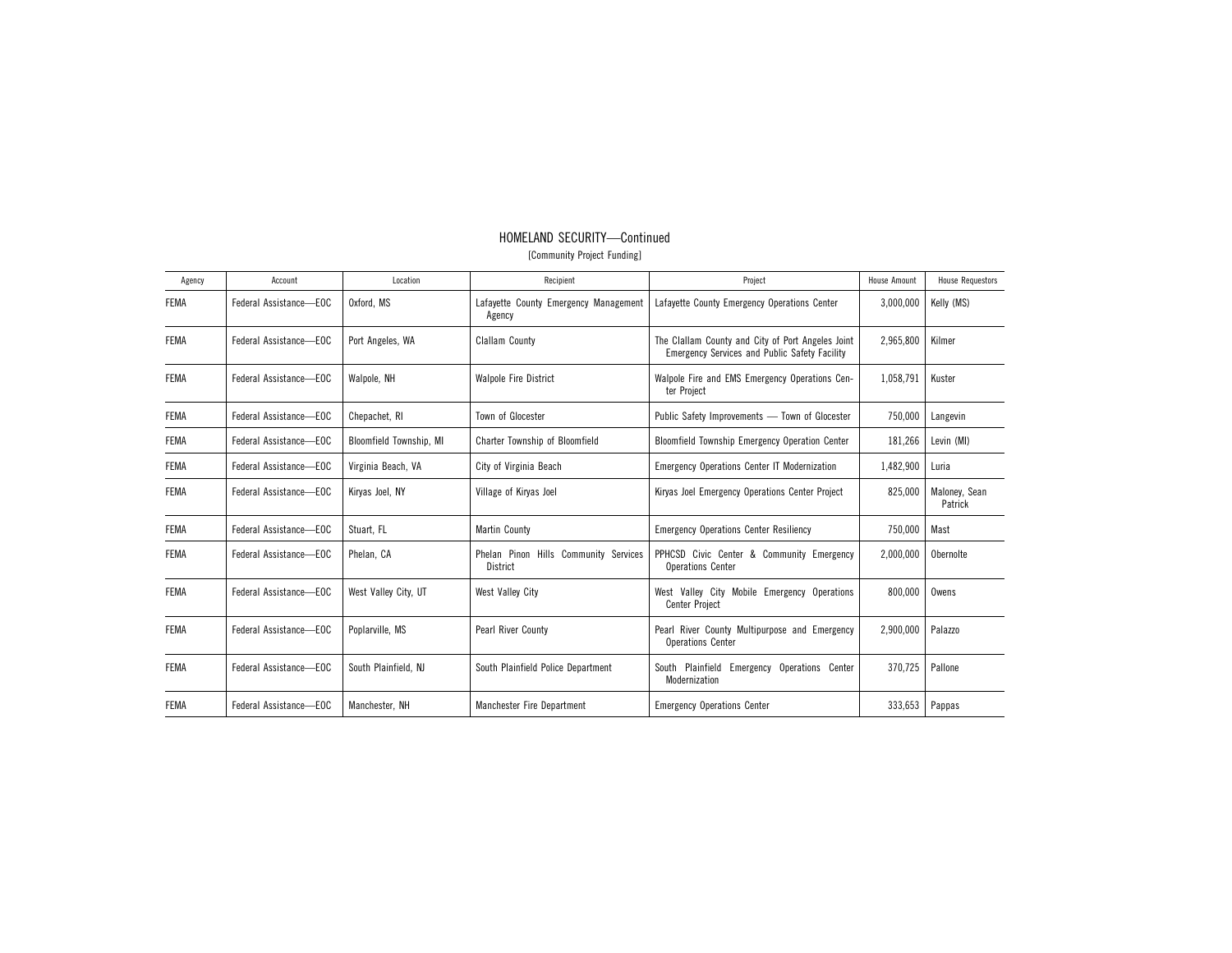| <b>FEMA</b> | Federal Assistance-EOC | Frederick, MD          | <b>Frederick County Government</b>                | <b>Emergency Operations Center</b>                                                                                                    | 869,968   | Raskin        |
|-------------|------------------------|------------------------|---------------------------------------------------|---------------------------------------------------------------------------------------------------------------------------------------|-----------|---------------|
| <b>FEMA</b> | Federal Assistance-EOC | Walla Wall, WA         | Walla Walla County                                | Walla Walla County E911 Emergency Operations<br><b>Center Relocation</b>                                                              | 750,000   | Rodgers (WA)  |
| <b>FEMA</b> | Federal Assistance-EOC | Commerce, CA           | The City of Commerce                              | City of Commerce-Public Safety Building / Sher-<br>iff's Substation (EOC)                                                             | 1,482,900 | Rovbal-Allard |
| <b>FEMA</b> | Federal Assistance-EOC | Montebello, CA         | City of Montebello                                | Public Safety Critical Communications Upgrade<br>Project                                                                              | 2,211,745 | Sanchez       |
| <b>FEMA</b> | Federal Assistance-EOC | Annapolis, MD          | Anne Arundel County                               | <b>Emergency Operations Center</b>                                                                                                    | 2,471,500 | Sarbanes      |
| <b>FEMA</b> | Federal Assistance-EOC | Burbank, CA            | City of Burbank                                   | Burbank New Emergency Operations Center                                                                                               | 1,235,750 | Schiff        |
| <b>FEMA</b> | Federal Assistance-EOC | Ellensburg, WA         | <b>Kittitas County</b>                            | Regional Emergency Management Operations and<br>Search and Rescue Facility                                                            | 1,186,320 | Schrier       |
| <b>FEMA</b> | Federal Assistance-EOC | Wauchula, FL           | Hardee County, Florida                            | Funding for Hardee County Emergency Operation<br>Center                                                                               | 481,391   | Steube        |
| <b>FEMA</b> | Federal Assistance-EOC | New York City, NY      | New York City Office of Emergency Man-<br>agement | New York City Emergency Management Queens<br><b>Borough Coordination Center</b>                                                       | 926,813   | Suozzi        |
| <b>FEMA</b> | Federal Assistance-EOC | Lakeport, CA           | County of Lake                                    | Lakeport Armory Facility Repurposing Project                                                                                          | 988,600   | Thompson (CA) |
| <b>FEMA</b> | Federal Assistance-EOC | Oakland, MD            | Garrett County                                    | Garrett County Emergency Communicatons 9-1-1                                                                                          | 698,848   | Trone         |
| <b>FEMA</b> | Federal Assistance-EOC | Center Rutland. VT     | Town of Rutland                                   | Rutland Town Public Safety Center                                                                                                     | 158,176   | Welch         |
| <b>FEMA</b> | Federal Assistance-EOC | Palmer, PA             | Palmer Municipal Fire Department                  | Palmer Fire Department Emergency Operations<br>Center                                                                                 | 346.010   | Wild          |
| <b>FEMA</b> | Federal Assistance-PDM | Hopedale, MA           | Town of Hopedale                                  | Feasibility Study to Dredge Hopedale Pond and<br>Davlight the Mill River for Community Resil-<br>ience and Water Quality Improvements | 444.870   | Auchincloss   |
| <b>FEMA</b> | Federal Assistance-PDM | North Attleborough, MA | Town of North Attleborough, Massachu-<br>setts    | Ten-Mile River Dredging                                                                                                               | 1,482,900 | Auchincloss   |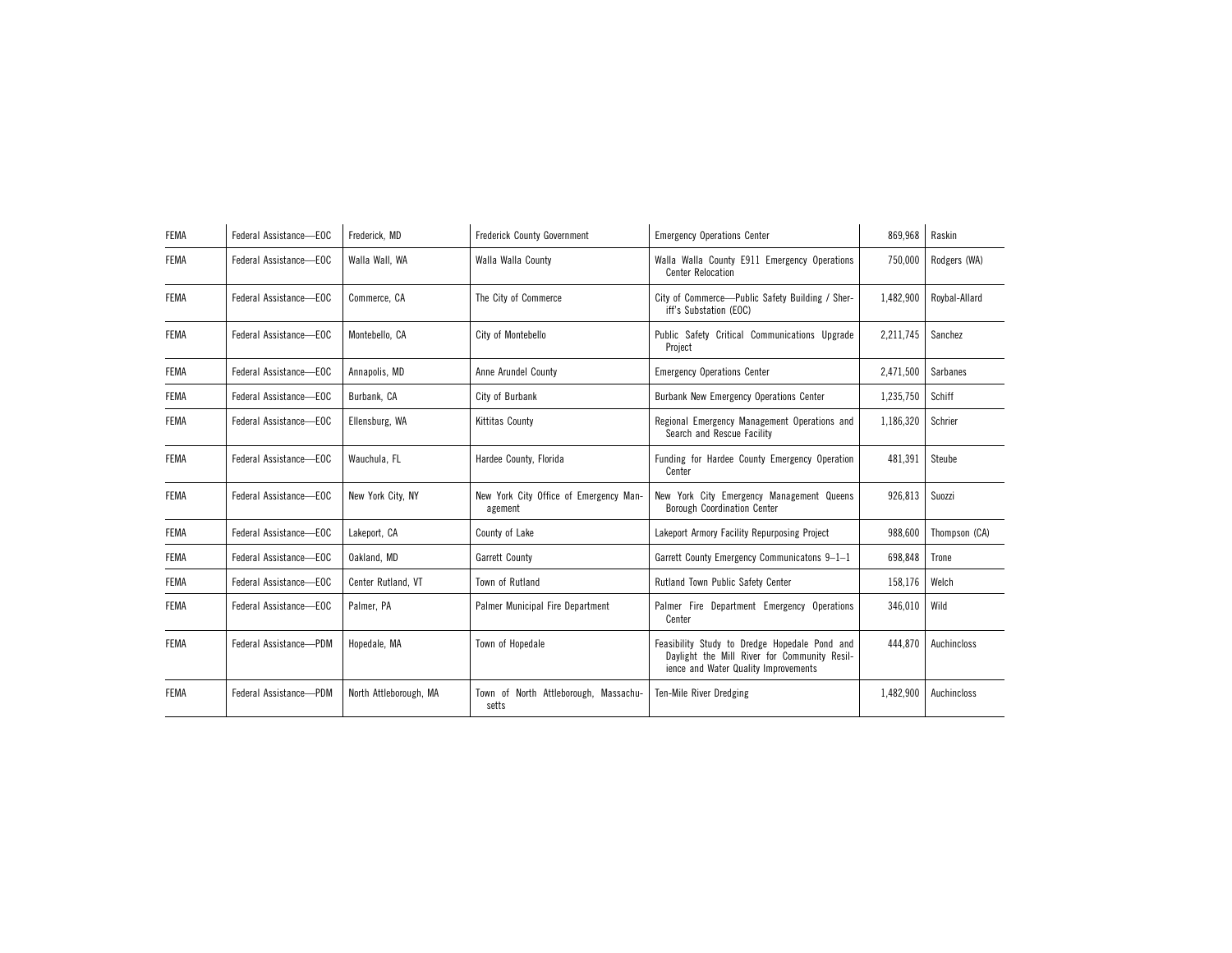| Agency      | Account                | Location           | Recipient                             | Project                                                                       | <b>House Amount</b> | <b>House Requestors</b> |
|-------------|------------------------|--------------------|---------------------------------------|-------------------------------------------------------------------------------|---------------------|-------------------------|
| <b>FEMA</b> | Federal Assistance-PDM | Thousand Oaks, CA  | City of Thousand Oaks                 | Microgrid Installation for the Municipal Service<br>Center                    | 1,853,625           | <b>Brownley</b>         |
| <b>FEMA</b> | Federal Assistance-PDM | Wilson, NC         | City of Wilson                        | Hominy Water Quality Park and Greenway                                        | 7,043,775           | Butterfield             |
| <b>FEMA</b> | Federal Assistance-PDM | Santa Barbara, CA  | County of Santa Barbara               | San Marcos Road Stabilization Project                                         | 1,384,040           | Carbajal                |
| <b>FEMA</b> | Federal Assistance-PDM | Mayfield, PA       | Borough of Mayfield                   | Mayfield Borough Levee Upgrade                                                | 2,327,734           | Cartwright              |
| <b>FEMA</b> | Federal Assistance-PDM | Honolulu, HI       | City and County of Honolulu           | Hardening of Fire Station Doors                                               | 2,001,915           | Case                    |
| <b>FEMA</b> | Federal Assistance-PDM | Tampa, FL          | City of Tampa                         | Bermuda Boulevard Seawall Improvements                                        | 2,965,800           | Castor (FL)             |
| <b>FEMA</b> | Federal Assistance-PDM | Malden, MA         | City of Malden                        | Malden River Works Project                                                    | 1,334,610           | Clark (MA)              |
| <b>FEMA</b> | Federal Assistance-PDM | Woburn, MA         | City of Woburn                        | <b>Hurld Park Construction</b>                                                | 2,916,370           | Clark (MA)              |
| <b>FEMA</b> | Federal Assistance-PDM | Revere, MA         | City of Revere                        | Riverside Climate Resiliency Project                                          | 1,977,200           | Clark (MA)              |
| <b>FEMA</b> | Federal Assistance-PDM | Houston, TX        | City of Houston                       | Lake Houston Dam Spillway Improvement Project                                 | 7,500,000           | Crenshaw                |
| <b>FEMA</b> | Federal Assistance-PDM | Kansas City, KS    | Kansas City Board of Public Utilities | Nearman Water Treatment Plant Emergency Elec-<br>tric Backup Generator        | 3,707,250           | Davids (KS)             |
| <b>FEMA</b> | Federal Assistance-PDM | Stratford, CT      | Town of Stratford                     | Flood Protection Measures for Stratford Water Pol-<br>lution Control Facility | 4,135,622           | DeLauro                 |
| <b>FEMA</b> | Federal Assistance-PDM | Bonita Springs, FL | City of Bonita Springs                | City of Bonita Springs Water Acquisition                                      | 5,000,000           | Donalds                 |
| <b>FEMA</b> | Federal Assistance-PDM | Houston, TX        | Harris County Flood Control District  | Poor Farm Ditch Conveyance Improvements                                       | 9,886,000           | Fletcher                |
| <b>FEMA</b> | Federal Assistance-PDM | Houston, TX        | City of Southside Place               | Auden Street Drainage Improvement                                             | 741,450             | Fletcher                |
| <b>FEMA</b> | Federal Assistance-PDM | Sierra Blanca, TX  | <b>Hudspeth County</b>                | Hudspeth County Flood Mitigation Planning Project                             | 375,000             | Gonzales, Tony          |

## HOMELAND SECURITY—Continued [Community Project Funding]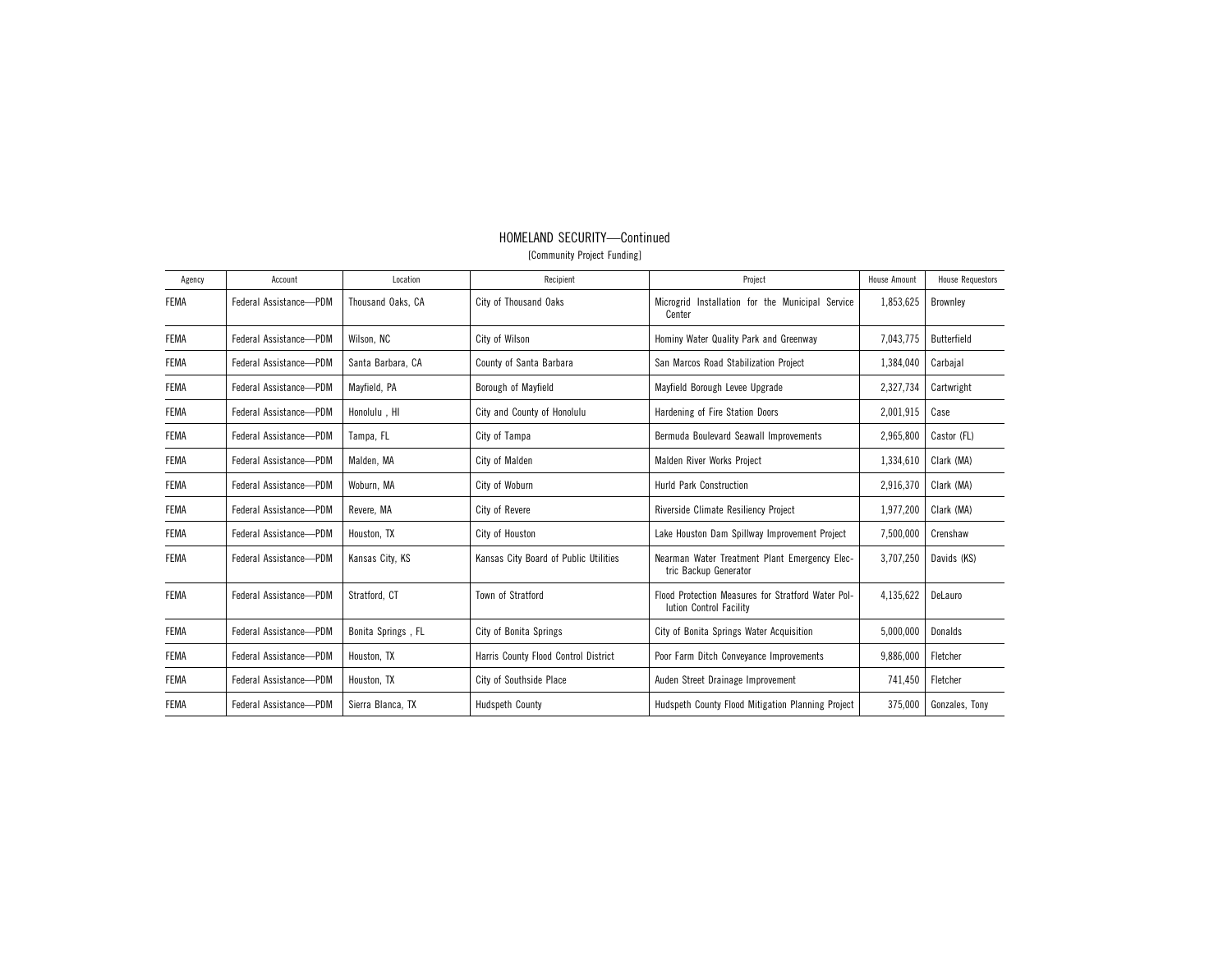| <b>FEMA</b> | Federal Assistance-PDM | Houston, TX          | Harris County Flood Control District       | Channel Conveyance Improvements to C147-00-<br>$00\,$                   | 9,886,000 | Green (TX)      |
|-------------|------------------------|----------------------|--------------------------------------------|-------------------------------------------------------------------------|-----------|-----------------|
| <b>FEMA</b> | Federal Assistance-PDM | Burgin, KY           | City of Burgin                             | Burgin Pre-Disaster Mitigation Project                                  | 562,500   | Guthrie         |
| <b>FEMA</b> | Federal Assistance-PDM | Lebanon Junction, KY | City of Lebanon Junction                   | Lebanon Junction Pre-Disaster Mitigation Project                        | 675,000   | Guthrie         |
| <b>FEMA</b> | Federal Assistance-PDM | Cedar Rapids, IA     | The City of Cedar Rapids                   | 5th Avenue Gatewell and Pump Station Flood<br><b>Mitigation Project</b> | 1,725,000 | Hinson          |
| <b>FEMA</b> | Federal Assistance-PDM | Seattle, WA          | City of Seattle, Seattle Center Department | Seattle Center Shelter Facilities Sustainable Emer-<br>gency Power      | 3,558,960 | Jayapal         |
| <b>FEMA</b> | Federal Assistance-PDM | Williamsport, PA     | City of Williamsport                       | The Greater Williamsport Flood Control Project                          | 8,000,000 | Keller          |
| <b>FEMA</b> | Federal Assistance-PDM | Aberdeen, WA         | City of Aberdeen                           | Aberdeen-Hoquiam Flood Protection Project                               | 4,943,000 | Kilmer          |
| <b>FEMA</b> | Federal Assistance-PDM | Weymouth, MA         | Town of Weymouth                           | Wessagusset Beach Project                                               | 4,906,059 | Lynch           |
| <b>FEMA</b> | Federal Assistance-PDM | Hull, MA             | Town of Hull                               | Nantasket Ave Seawall Replacement                                       | 4,943,000 | Lynch           |
| <b>FEMA</b> | Federal Assistance-PDM | Hillsborough, NJ     | Township of Hillsborough                   | Green Hills Development Swale Improvements                              | 320,482   | Malinowski      |
| <b>FEMA</b> | Federal Assistance-PDM | Sacramento, CA       | City of Sacramento                         | Pannell Community Center Resilience Hub                                 | 1,977,200 | Matsui          |
| <b>FEMA</b> | Federal Assistance-PDM | Oakley, CA           | Diablo Water District                      | Water Reservoir Seismic Retrofit                                        | 1,482,900 | <b>McNernev</b> |
| <b>FEMA</b> | Federal Assistance-PDM | Bloomsburg, PA       | Columbia County                            | Flood Control Projects for Columbia County                              | 1,725,000 | Meuser          |
| <b>FEMA</b> | Federal Assistance-PDM | Davenport, IA        | City of Davenport                          | Flood Mitigation at River Drive and Marquette<br>Street                 | 1,265,625 | Miller-Meeks    |
| <b>FEMA</b> | Federal Assistance-PDM | Estes Park, CO       | Town of Estes Park                         | Town of Estes Park Wildfire Mitigation                                  | 785,937   | Neguse          |
| <b>FEMA</b> | Federal Assistance-PDM | Palos Hills, IL      | City of Palos Hills                        | Roberts Road Drainage Improvements                                      | 3,558,960 | Newman          |
| <b>FEMA</b> | Federal Assistance-PDM | Flagstaff, AZ        | City of Flagstaff                          | Museum Post-Fire Flood Mitigation, Property Ac-<br>quisitions           | 1,482,900 | O'Halleran      |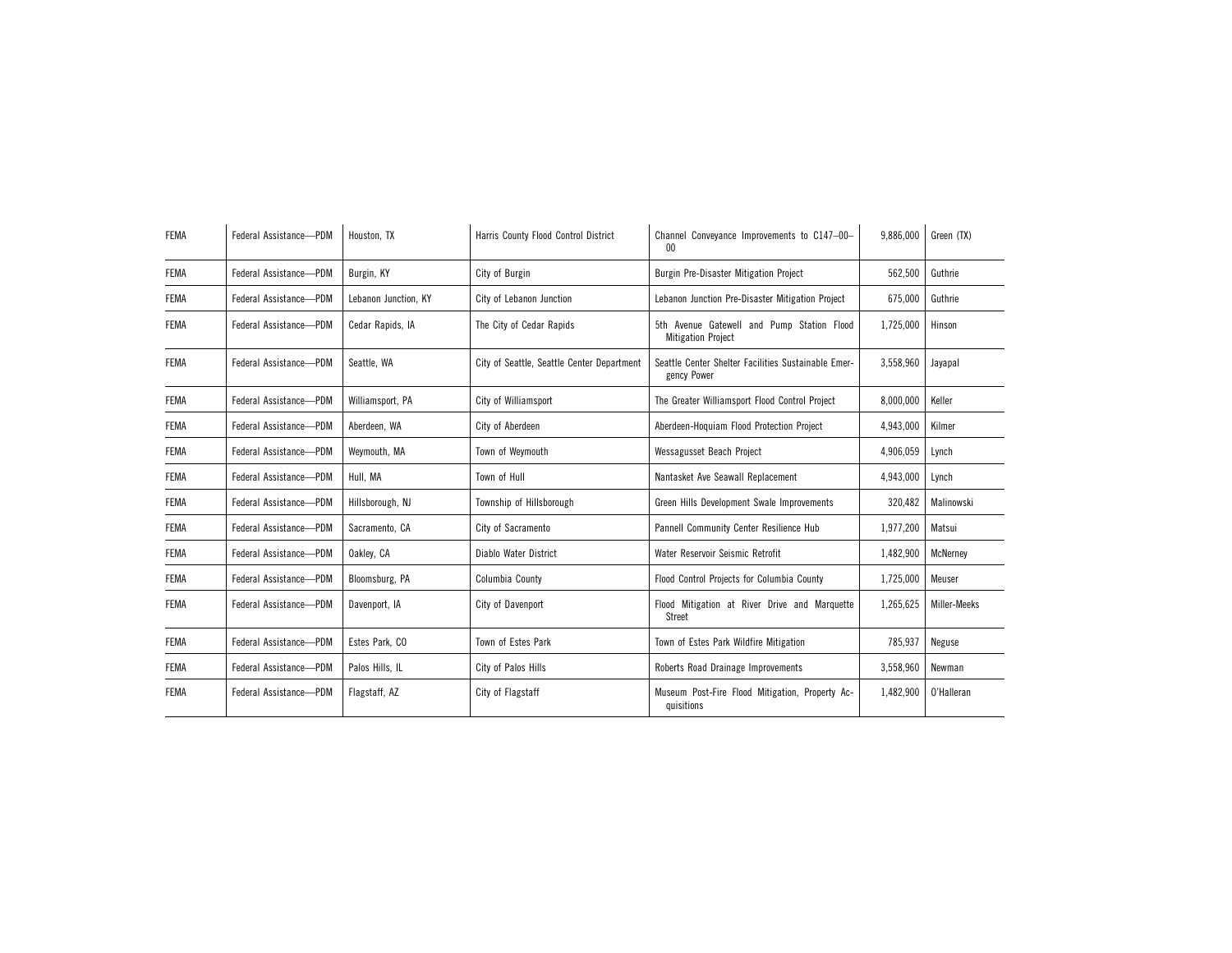| Agency      | Account                | Location               | Recipient                                      | Project                                                                     | <b>House Amount</b> | <b>House Requestors</b> |
|-------------|------------------------|------------------------|------------------------------------------------|-----------------------------------------------------------------------------|---------------------|-------------------------|
| <b>FEMA</b> | Federal Assistance-PDM | Taylor, AZ             | Silver Creek Flood Control District            | <b>Millet Swale</b>                                                         | 2,224,350           | O'Halleran              |
| <b>FEMA</b> | Federal Assistance-PDM | Atlantic Highlands, NJ | Borough of Atlantic Highlands                  | Atlantic Highlands Municipal Harbor Bulkhead Re-<br>pairs                   | 2,113,133           | Pallone                 |
| <b>FEMA</b> | Federal Assistance-PDM | Towson, MD             | <b>Baltimore County Executive's Office</b>     | Pre-Disaster Mitigation in Turner Station                                   | 1,482,900           | Ruppersberger           |
| <b>FEMA</b> | Federal Assistance-PDM | Norwalk, CA            | City of Norwalk                                | <b>Emergency Generators for Community Resiliency</b>                        | 976,962             | Sanchez                 |
| <b>FEMA</b> | Federal Assistance-PDM | Annapolis, MD          | City of Annapolis                              | City Dock Resilience and Revitalization Project                             | 3,460,100           | Sarbanes                |
| <b>FEMA</b> | Federal Assistance-PDM | Prospect Heights, IL   | <b>City of Prospect Heights</b>                | River Trails Stormwater Project                                             | 2,417,127           | Schakowsky              |
| <b>FEMA</b> | Federal Assistance-PDM | Clanton, AL            | Alabama Emergency Management Agency            | <b>Hale County Storm Shelters</b>                                           | 511,601             | Sewell                  |
| <b>FEMA</b> | Federal Assistance-PDM | Belmont, CA            | City of Belmont                                | Cities of Belmont and San Bruno Wildfire Preven-<br>tion Project            | 494,300             | Speier                  |
| <b>FEMA</b> | Federal Assistance-PDM | Los Altos, CA          | Midpeninsula Regional Open Space Dis-<br>trict | Midpeninsula Open Space Wildland Fire Resiliency<br>Project                 | 741.450             | Speier                  |
| <b>FEMA</b> | Federal Assistance-PDM | Foster City, CA        | City of Foster City                            | Levee Protection Planning and<br>Improvements<br>Project (CIP 301-657)      | 988.600             | Speier                  |
| <b>FEMA</b> | Federal Assistance-PDM | Woodside, CA           | <b>Filoli Center</b>                           | <b>Filoli Wildfire Mitigation Project</b>                                   | 494,300             | Speier                  |
| <b>FEMA</b> | Federal Assistance-PDM | Wayne, MI              | <b>Wayne County</b>                            | Rehabilitation and Upgrade of Pump Station 182                              | 741,450             | Tlaib                   |
| <b>FEMA</b> | Federal Assistance-PDM | North Wildwood NJ, NJ  | City of North Wildwood                         | North Wildwood Sea Wall                                                     | 10,000,000          | Van Drew                |
| <b>FEMA</b> | Federal Assistance-PDM | New Brunswick, NJ      | County of Middlesex                            | Southern Middlesex County Flood Mitigation and<br><b>Resilience Project</b> | 1,112,175           | Watson Coleman          |
| <b>FEMA</b> | Federal Assistance-PDM | Galveston, TX          | City of Galveston                              | Galveston 59th Street Water Storage Tank                                    | 10,000,000          | Weber (TX)              |

## HOMELAND SECURITY—Continued [Community Project Funding]